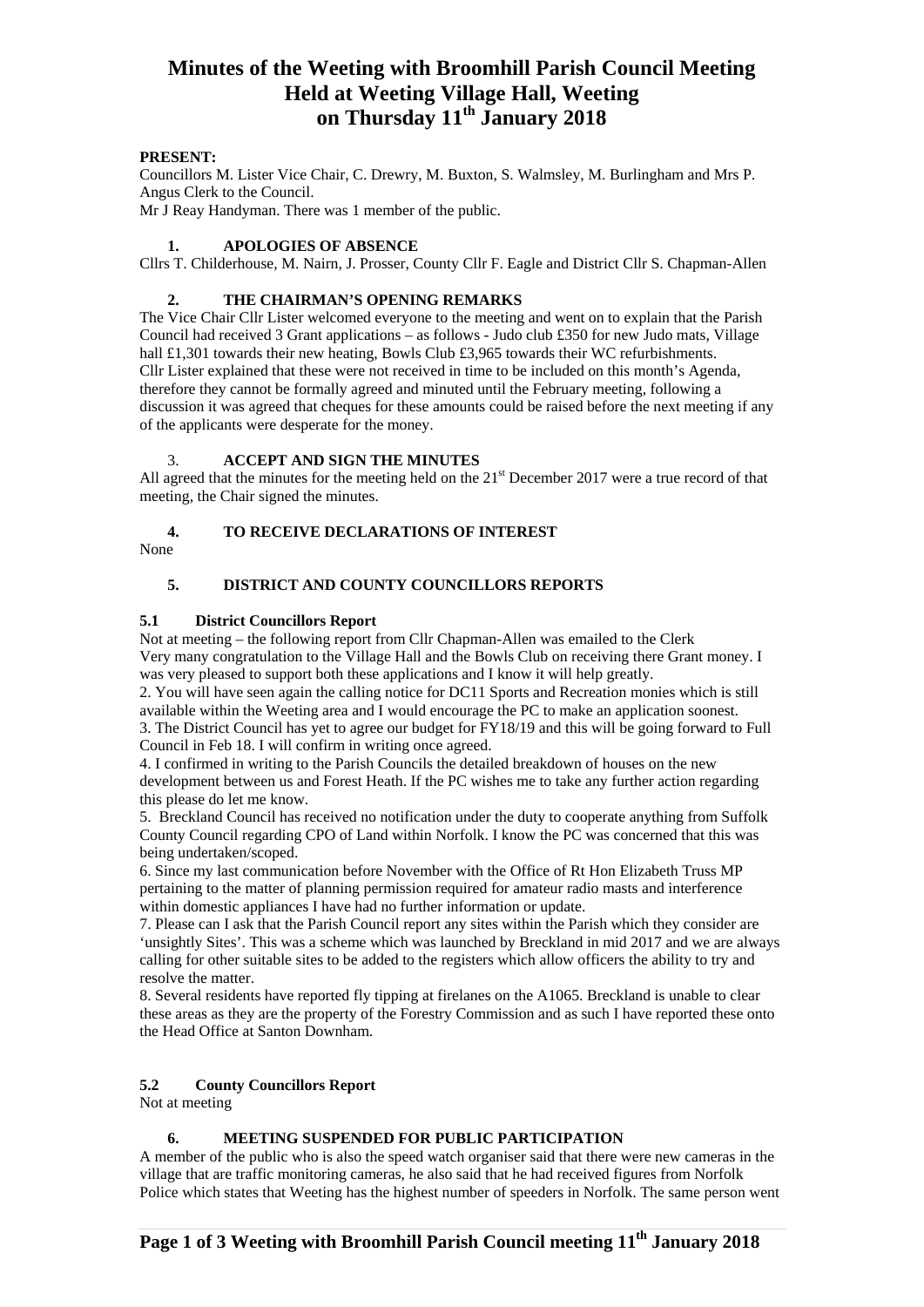# **Minutes of the Weeting with Broomhill Parish Council Meeting Held at Weeting Village Hall, Weeting on Thursday 11th January 2018**

on to explain that the car wash had left the village and he has also received a complaint from a member of the public regarding the pavements in Charles Victor Close.

# **7. MATTERS ARISING**

# **7.1 Outstanding Highway Matters – to discuss any outstanding issues**

Speed limit from Fengate Grove through Weeting – Cllr Nairn not at meeting.

#### **7.2 Street Lighting – Street Lighting officers report**

5 lights had been reported as out since Christmas

## **7.3 Playing Field/Open Spaces**

Breckland outdoor sports and recreation had offered the Parish Council £996.50 to spend on sports and recreation and the Chair said that this could be used for payment towards the Judo mats and also any new equipment that may be needed for the playing fields such as balancing beams.

#### **7.4 Brandon Railway Crossing – update from Cllr Smith**

Not at meeting

## **8. REPORTS**

#### **8.1 Chairman's Report**

Covered off in the Chairs opening remarks.

## **8.2 Clerks Report**

- Wrote to school asking for receipts for the grant awarded for their nature garden.
- Contacted BT regarding the old disused phone box at the end of Hockwold Road all they can say is that this will be removed this year but are unable to give a date.
- Contacted alternative grass cutting company T T S R for a quote to compare against Norse meeting arranged for Thursday 19th January – Mr J Reay to attend with the Clerk.
- Contacted UK power networks regarding the metered supply box on the green to have this changed to unmetered should hopefully have some news by February meeting.

# **8.3 Village Handyman Report**

- The bottle bank still working very well.
- Cleared lots of rubbish away over Christmas at the bus shelter.
- Split up sacks of clothes that had been left near the clothes bank and put them in the bin.
- Some toys had been left near the clothes bank that needed to be disposed of.
- Cut down the Christmas tree.
- Mr Reay pointed out that some people were coming from Mildenhall and Hillborough to put their bottles in to the bank.

## **8.4 Bowls Club Report**

There refurbishments are coming along nicely and events are well supported, they have joined the Mundford League.

## **8.5 Village Hall Report**

Nothing to report.

# **9. CORRESPONDENCE – To report on any outstanding correspondence received by the Council**

None

## **10. FINANCE**

## **10.1 To Agree and Sign the Payments for December / January Invoices**

All agreed that the following payments are to be made and these were authorised on Thursday the 11th January 2018 The cheques were signed by Cllr Burlingham and Cllr Buxton